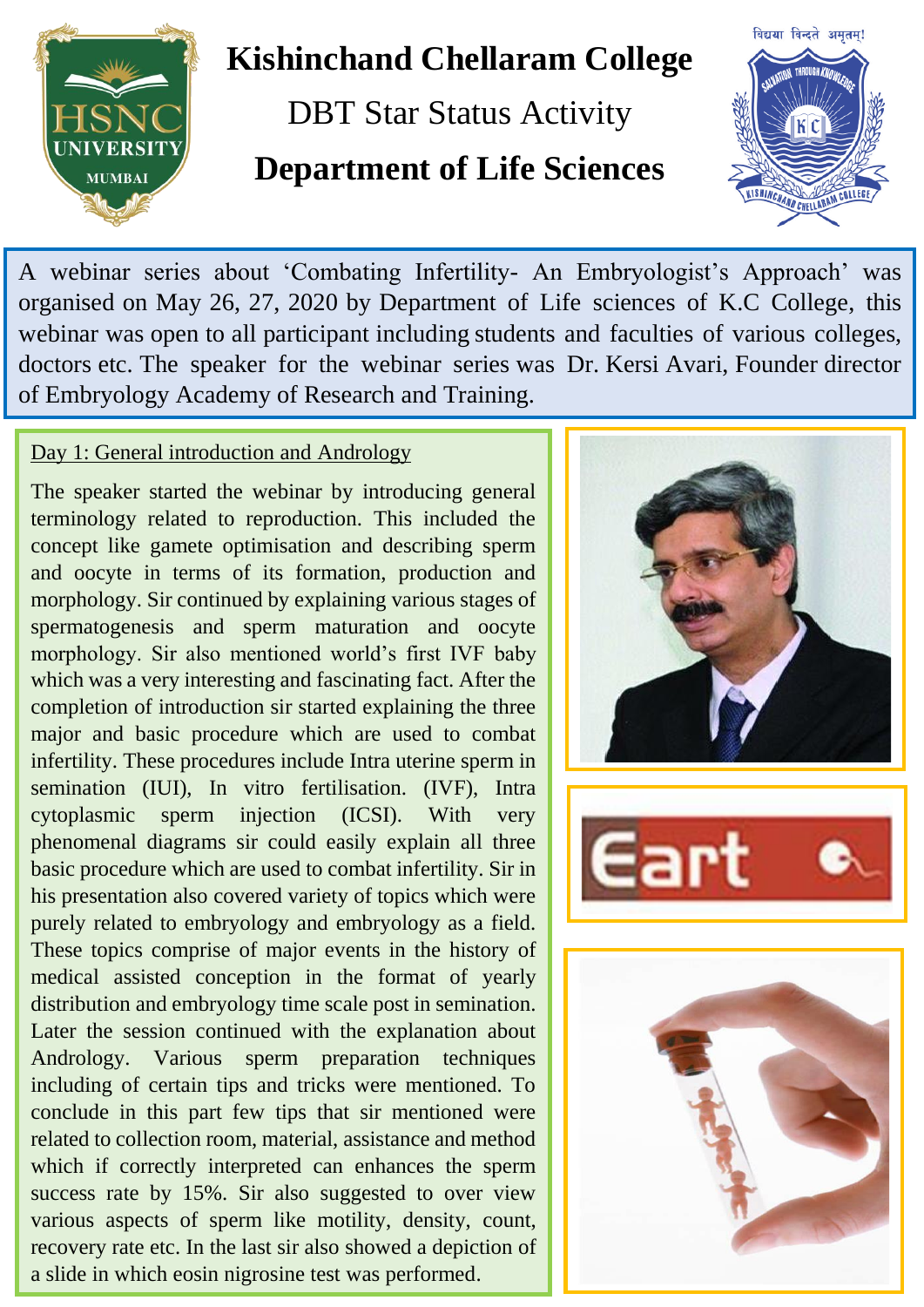### Day 2: Intrauterine Insemination (IUI) and Lab setup

The speaker started the webinar by introducing IUI technique and how it is different when compare to other technique like IVF and ICSI. Sir mention that IUI technique involves only the sperm retrieval, assessment, processing, in semination. The optimality of this technique can be achieved by semen wash and capacitation. Sir also provided an organised list of what couples' need to do in IUI technique. With sir's presentation variety of aspects related to this technique like procedure, benefits, working were clarified. In sir's presentation fascinating real life's sonography reports of Histosalpingography test (HSG) and Hydrosalpinx were shown. One another subtopic sir focused on was fallopian tubes and how at times they are blocked and what to do in such cases as well as various bacterial and fungal infections that could be caused that create further complications and techniques to deal with them. A depiction of WHO manual which were related to sperm para meter was shown. Variety of graphs depicting success rate were also shown in pictorial format. In the part 2 of the session sir continued by describing lab setup for smooth proceeding of IUI technique. The basic requirement of such lab is a variety of rooms including counselling, collection, record keeping, recovery room. Sir also mentioned to pay keen attention to area and location and air quality of lab. A variety of list of instruments required and their importance for the process were also mentioned these included sperm counting chamber, LAF chamber, incubator, microscope, refrigerator. Also, correct disposable techniques and cleaning solutions and their necessity was mentioned. A word of caution at the end was stated, it comprised of enforcing rigid QA/QC, strict SOPs, strict norms for the well-functioning of laboratory. Sir also stated that in a process where the outcome is unpredictable a synergistic approach is necessary for a successful fruition. To conclude this webinar, help participants to gain clarity about topics like IUI and its lab setup. This also created curiosity and excitement among the participants for day 3 of webinar.

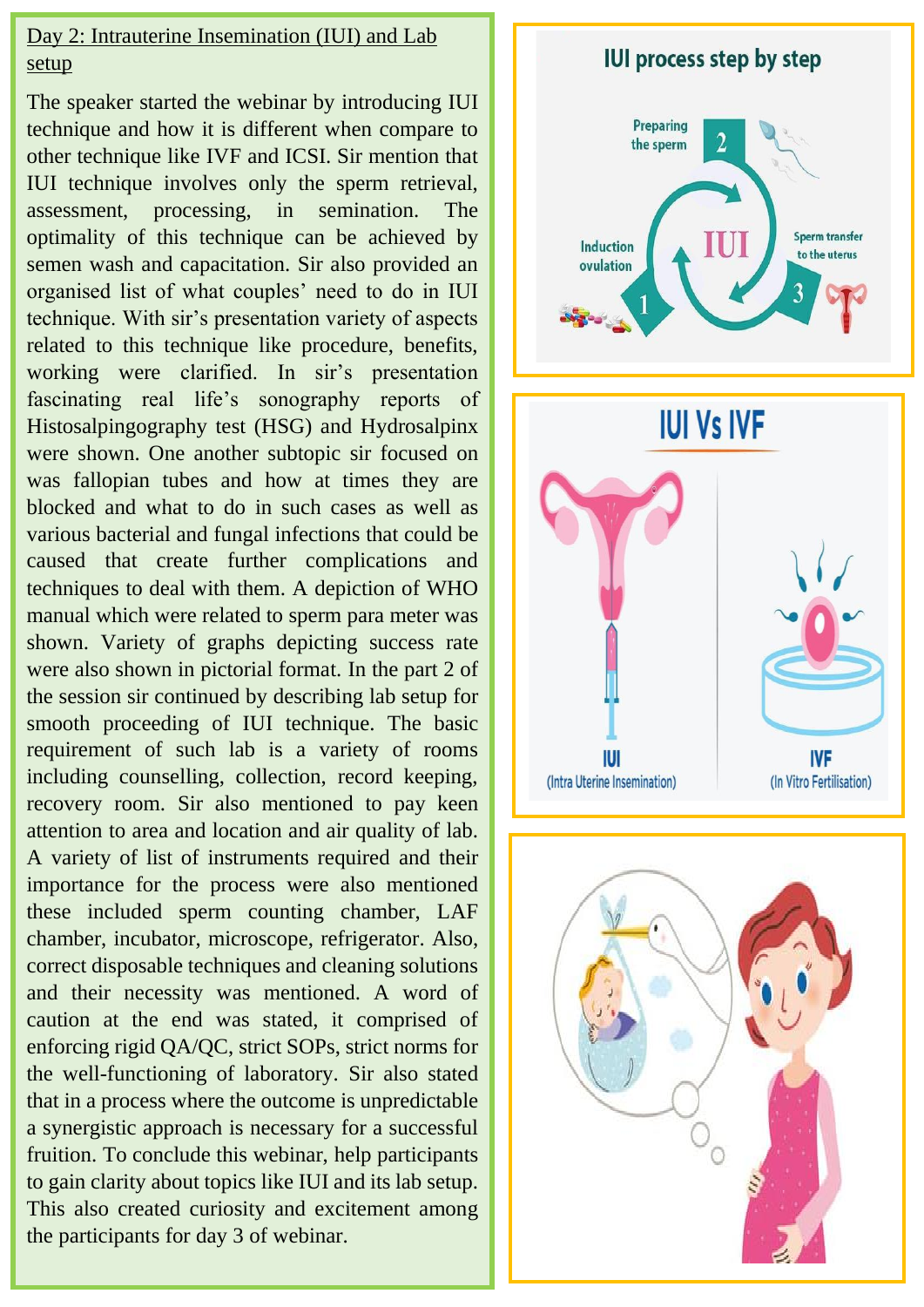#### Day 3: IVF/ICSI - The Ultimate

The speaker started the webinar by introducing two techniques In-Vitro Fertilization (IVF) and Intra Cytoplasmic Injection (ICSI). For a clear reference and better understanding sir, showed microscopic view of sperm and oocyte and differentiated between progressive motility and non-progressive motility. Sir, further explain how the field of embryology has witness rapid advances in technology by covering various aspects like sterility, air-quality, media-culturing, gadgetry, gamete handling, skill – dexterity, consumables, documentations. Sir also mentioned what makes gamete culturing challenging, this is because 60 - 75% of embryos do not possess the potential for successful implantation. In sir's presentation also various candidates for conventional IVF were mentioned. These included couples with advanced maternal years, certain disfunction and couples experiencing unexplained fertility. A depiction of an ideal ART cycle was also shown. Various parameter of sperm for a successful implantation were mentioned including quantity, quantity, morphology, survival and DNA integrity. Various parameter of oocyte for a successful implantation were mentioned these were limited to genome microenvironment and morphology. A clear depiction of poor quality and no zygotes was shown as well. A depicted flow chart also comprised of procedure / preferred happenings of IVF. In the presentation fertilization as a barometer of success, glycoproteins (ZP3, ZP2, ZP2f) and post pick up of incubation which favours factor like stability, osmotic stress, alignment, receptivity was also covered. The webinar later continued with the difference between IVF and ICSI which was mainly focused on insemination in IVF and injection of ICSI. Fascinating ultra sound of stimulated ovaries was shown. The concept of OPU, follicular aspirates and temperature and spindles was also covered. In the end reasons of fertilization failure like poor maturity, grade, insemination issues, contamination and culture patterns stage wise like OCC aspirations, pooling, blastocyst and embryo blastocyte transfer was explained. Being the last session, this definitely stimulated the interest to learn more among

participants.<br>Participants